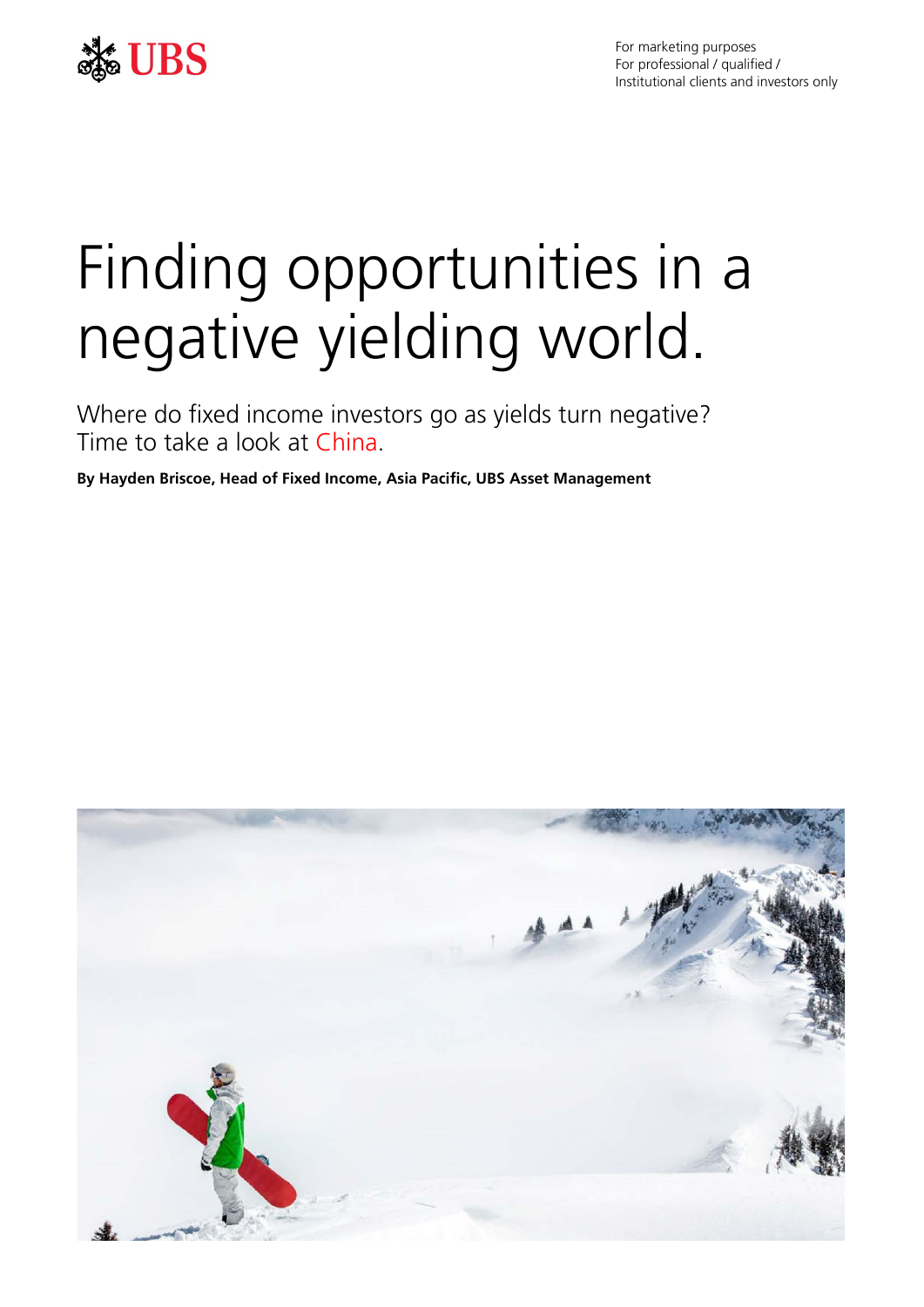# Where do investors go in a low-yield world?

With yields in most developed markets either negative or heading that way, there's probably no more pressing question in the investment world today, particularly as we move into 2020.

Luckily, there remains hope for bond investors and it lies with exploring the full opportunity set offered by what is a deep and diverse global bond universe.

China's onshore bond market has recently come to the fore with inclusion in major global bond indices. It offers a compelling opportunity to complement returns from traditional bond markets and help diversify investors' fixed income exposure. Here are some important reasons investors should take notice.

# **Yield**

China government bonds offer positive nominal and real yields compared with developed markets, and that's been a standout feature for the past three-to-four years as well as an attractive one in the world economy as it is today.

#### **Liquidity**

China's bond markets overtook Japan as the world's second largest in late 2018 [1.](#page-1-0) As China reforms its financial sector and continues to develop bond financing channels, the market is expected to continue growing in the coming years.

# **Correlation**

China bonds have a low correlation to global bond markets so offers a strong diversification benefit. Taking Europe as an example, China has a 0.05 correlation, compared with 0.6 for the US and 0.55 for Japan, so exposure to China bonds can help diversify risk and return sources<sup>2</sup>.

## **Downside protection**

Given the higher relative yields and shorter duration profile of the China government bond universe, investors can expect to benefit from smaller drawdowns during periods of rising bond yields compared to other developed markets, adding further to the diversification characteristics of China bonds.

## **Safe haven**

Chinese government bonds show all the traits you'd expect from safe haven assets and we have seen yields fall during recent bouts of broader market volatility<sup>[3](#page-1-0)</sup>. Importantly, China remains a net creditor nation and has the world's largest FX reserves, so no one will be calling China on its debt.

But despite all these points, investing in China can be a leap for more traditional investors. In part, that's because China is always in the news cycle and much of the coverage is sensationalist.



Source: Bloomberg. Real yields based on Core CPI. New Zealand based on Headline CPI. As of end August 2019. Australia and New Zealand as of June 2019.

UBS Asset Management, April 2019

<sup>2</sup> As of 27 September 2019, based on fortnightly returns since 3 October 2014.<br>Source: JPMorgan

<span id="page-1-1"></span><span id="page-1-0"></span>UBS Asset Management, April 2019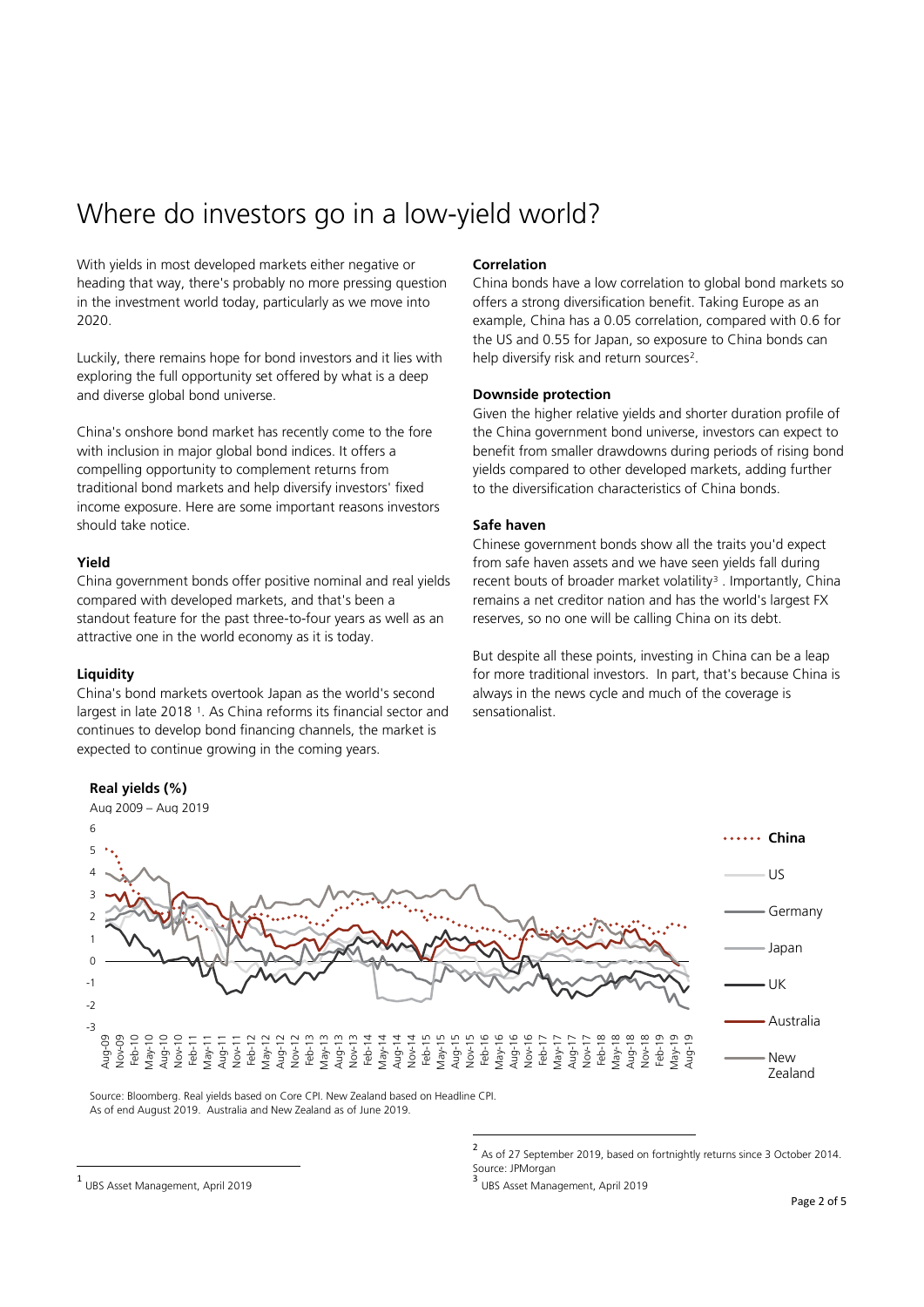# The four biggest China investing concerns

# **China's economy is slowing.**

Yes, it is slowing – and that's a good thing. China's rapid growth of the past was fueled by unsustainable growth in debt and fixed asset investment. Now, China is committed to deleveraging and has shifted the economy toward the more sustainable growth drivers of consumer demand and servicesled growth. This means slower but more sustainable growth for the long-term.

#### **China has a debt problem.**

Debt is certainly high, no doubt about it. However, we don't see it as a source of an impending crisis – and there are three main reasons for this. Firstly, China's debt is drawn from one of the world's largest savings pools, so it is domestically, rather than externally, financed, so there's little risk of a balance-of-payments crisis. Secondly, more than half of China's debt is concentrated within state-owned enterprises (SOEs), i.e. within the government and not the private sector. Finally, China still has a lot of growth potential. Unlike the Japan situation in the 1990s, China still has a lot of productivity gains ahead of it, so it has the room to grow its way out of the debt to some extent.

#### **Investors can't get in or out of China's markets.**

Not true. Recent index inclusion and the opening of the China Interbank Bond Market Direct and Bond Connect channels means full access to onshore China bond markets, with ready access to investment capital via these channels. We see it very unlikely that China will implement capital controls for foreign investors given its commitment to becoming one of the world's major developed bond markets and in integrating with the global financial system.

# **International investors just aren't convinced by China.**

That, again, is wide off the mark. Official data shows sustained growth in international investors' holdings of onshore China fixed income. In fact, total holdings have tripled since January 2016, and recent trends have seen acceleration, discussed in more detail below.

**Overseas investors' holdings of onshore China Fixed Income (RMB trillions)**

Jan 2016 – Jun 2019



Overseas Investors' Holding of Onshore Fixed Income in China (RMB Trillions)

Source: People's Bank of China, August 2019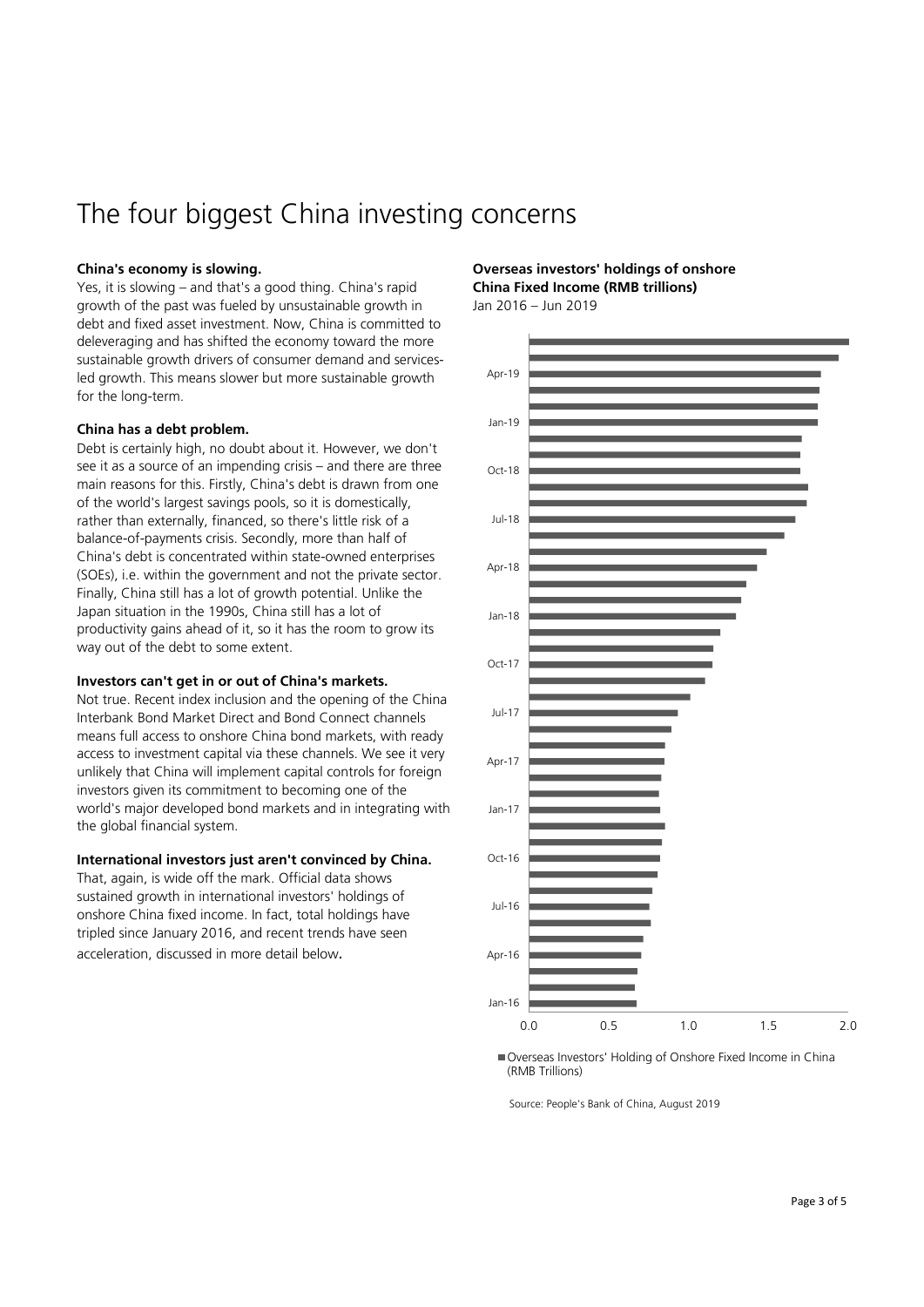And that fundamental change is the shift in global capital to China as core components of China's onshore bond market are included into major global bond indices.

Bloomberg led the process with inclusion of China treasury and policy bank bonds in its global bond indices at the beginning of April 2019 – and this has now broadened with JP Morgan recently announcing index inclusion plans.

This impacts a wide range of global bond investors as passive (i.e. index) funds that follow these major indices must now invest in China bonds, and active managers must take a view given the major benchmarks will include parts of the China onshore bond market.

This shift is expected to lead to as much USD 500bn<sup>1</sup> of inflows into China's markets from Bloomberg bond index inclusion alone – and this has three important implications.

Firstly, it is happening because the world's biggest index providers have seen China's recent reform efforts and now deem China as 'safe-to-swim'.

Secondly, allocation to China is now going to become a mandatory, not optional, allocation for millions of investors worldwide.

Finally, the massive influx of global investor capital is going to put downward pressure on yields, and that means it is time for investors to take the opportunity and get exposure now, rather than after the chance has passed.

This phenomenon is occurring across more asset classes than just fixed income. MSCI began including China equities in its emerging markets index in 2018. FTSE Russell and S&P Dow Jones have since followed suit, a reflection of China's increased efforts to integrate its capital markets into the global financial system.

The compelling case for China fixed income is one of many opportunities uncovered by actively exploring the global fixed income opportunity set and why it pays to employ a truly global and diversified approach to investing, particularly as we face a world of lower – and increasingly more negative – bond yields.

<span id="page-3-0"></span><sup>1</sup> UBS Asset Management, April 2019